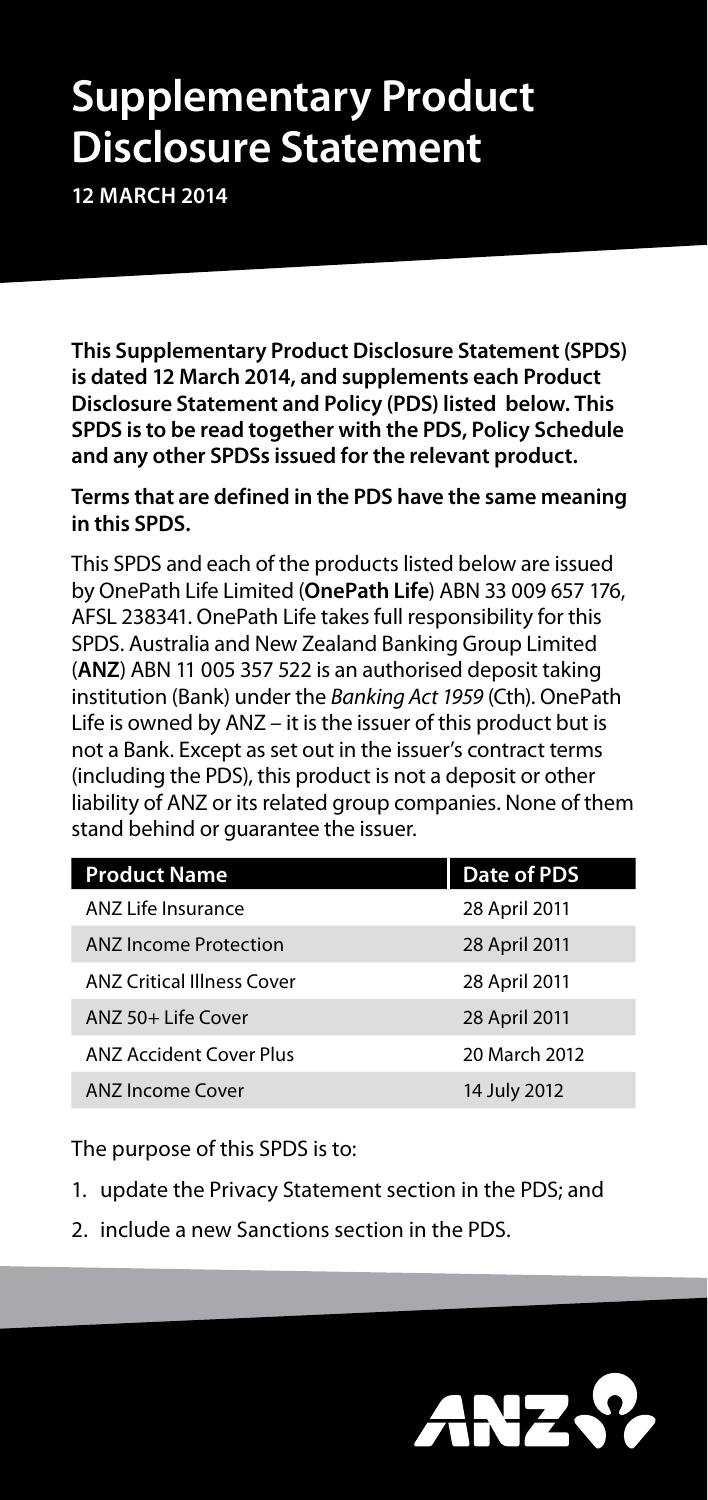#### **1. Replace the Privacy Statement section in the PDS with that below:**

## **Privacy**

In this section 'we', 'us' and 'our' refers to OnePath Life Limited and other members of the ANZ Group. 'You' and 'your' refers to the policy owner and life insureds.

We collect your personal information from you in order to manage and administer our products and services. Without your personal information, we may not be able to process your application or provide you with the products or services you require.

We are committed to ensuring the confidentiality and security of your personal information. Our Privacy Policy details how we manage your personal information and is available on request or may be downloaded from onepath.com.au/privacy-policy.

In order to undertake the management and administration of our products and services, it may be necessary for us to disclose your personal information to certain third parties.

Unless you consent to such disclosure we will not be able to consider the information you have provided.

#### **Providing your information to others**

The parties to whom we may routinely disclose your personal information include:

- an organisation that assists us and/or ANZ to detect and protect against consumer fraud
- any related company of ANZ which will use the information for the same purposes as ANZ and will act under ANZ's Privacy Policy
- an organisation that is in an arrangement or alliance with us and/or ANZ to jointly offer products and/or to share information for marketing purposes (and any of its outsourced service providers or agents), to enable them or us and/or ANZ to provide you with products or services and/or to promote a product or service
- organisations performing administration and/or compliance functions in relation to the products and services we provide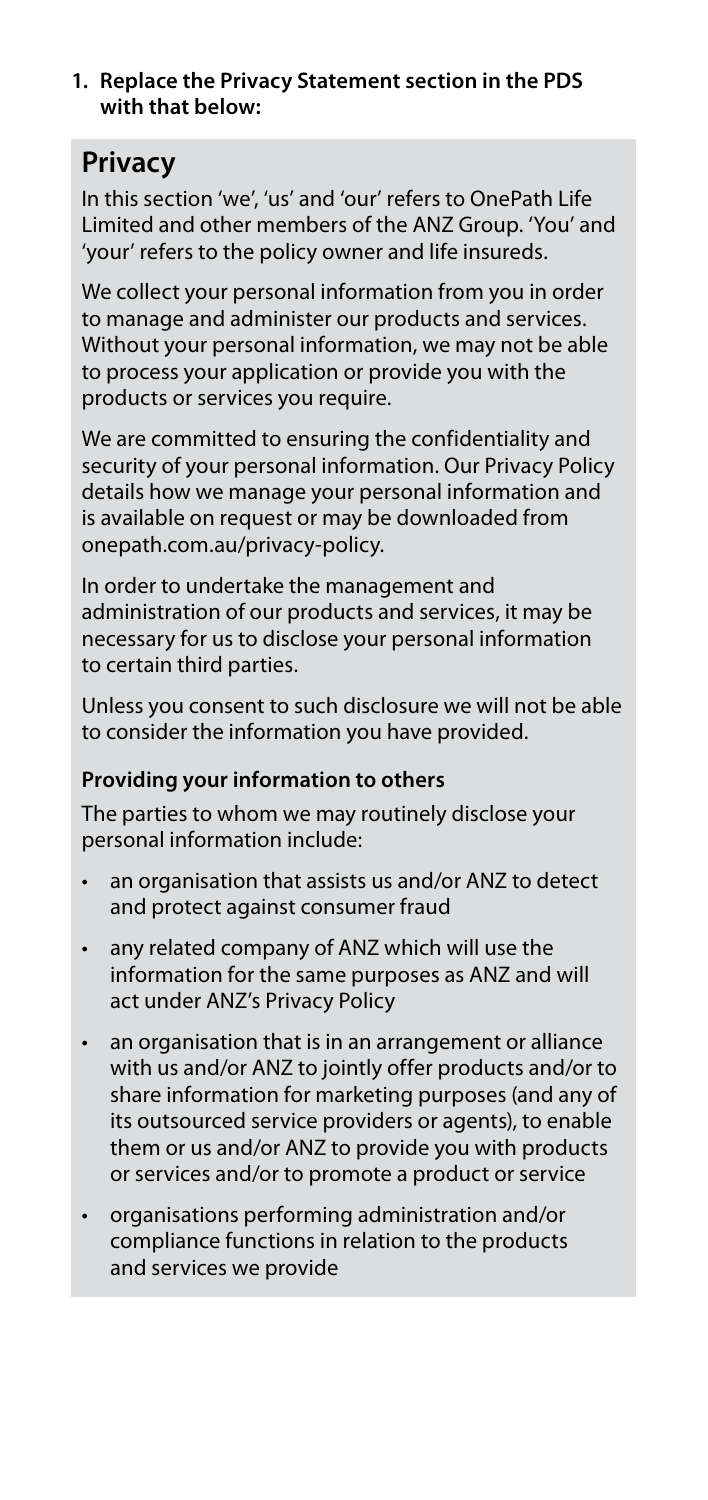- organisations providing medical or other services for the purpose of the assessment of any insurance claim you make with us (such as reinsurers)
- our solicitors or legal representatives
- organisations maintaining our information technology systems
- organisations providing mailing and printing services
- persons who act on your behalf (such as your agent or financial adviser)
- the policy owner (where you are a life insured who is not the policy owner), and
- regulatory bodies, government agencies, law enforcement bodies and courts

We will also disclose your personal information in circumstances where we are required by law to do so. Examples of such laws are:

- The *Family Law Act 1975* (Cth) enables certain persons to request information about your interest in a superannuation fund
- There are disclosure obligations to third parties under the *Anti-Money Laundering and Counter-Terrorism Financing Act 2006*.

#### **Information required by law**

ANZ may be required by relevant laws to collect certain information from you. Details of these laws and why they require us to collect this information are contained in our Privacy Policy at onepath.com.au/privacy-policy.

#### **Life risk – sensitive information**

For life risk products, where applicable, we may collect health information with your consent. Your health information will only be disclosed to service providers or organisations providing medical or other services for the purpose of underwriting, assessing the application or assessing any claim.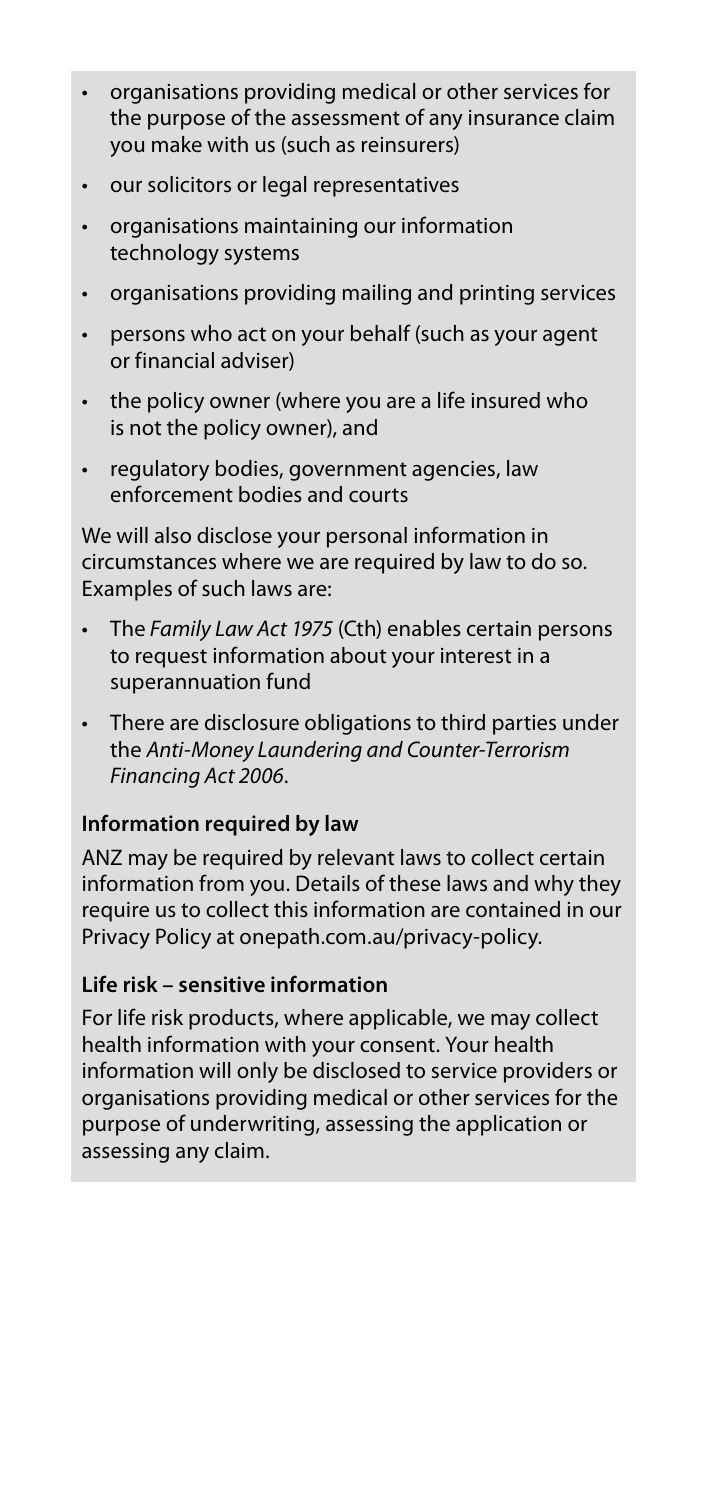#### **Privacy consent**

We and other members of the ANZ Group may send you information about our financial products and services from time to time. ANZ may also disclose your information to its related companies or alliance partners to enable them or ANZ to tell you about a product or service offered by them or a third party with whom they have an arrangement.

If you do not want us, ANZ or our alliance partners to tell you about products or services, phone Customer Services on 13 16 14 to withdraw your consent.

Where you wish to authorise any other parties to act on your behalf, to receive information and/or undertake transactions please notify us in writing.

If you give us or ANZ personal information about someone else, please show them a copy of this document so that they may understand the manner in which their personal information may be used or disclosed by us or ANZ in connection with your dealings with us or ANZ.

#### **Privacy Policy**

Our Privacy Policy contains information about:

- when we or ANZ may collect information from a third party
- how you may access and seek correction of the personal information we hold about you, and
- how you can raise concerns that we or ANZ has breached the Privacy Act or an applicable code and how we and/or ANZ will deal with those matters.

You can contact us about your information or any other privacy matter as follows:

GPO Box 75 Sydney NSW 2001

Email: privacy@onepath.com.au

We may charge you a reasonable fee for this.

If any of your personal information is incorrect or has changed, please let us know by contacting Customer Services on 13 16 14.

More information can be found in our Privacy Policy which can be obtained from our website at onepath.com.au/privacy-policy.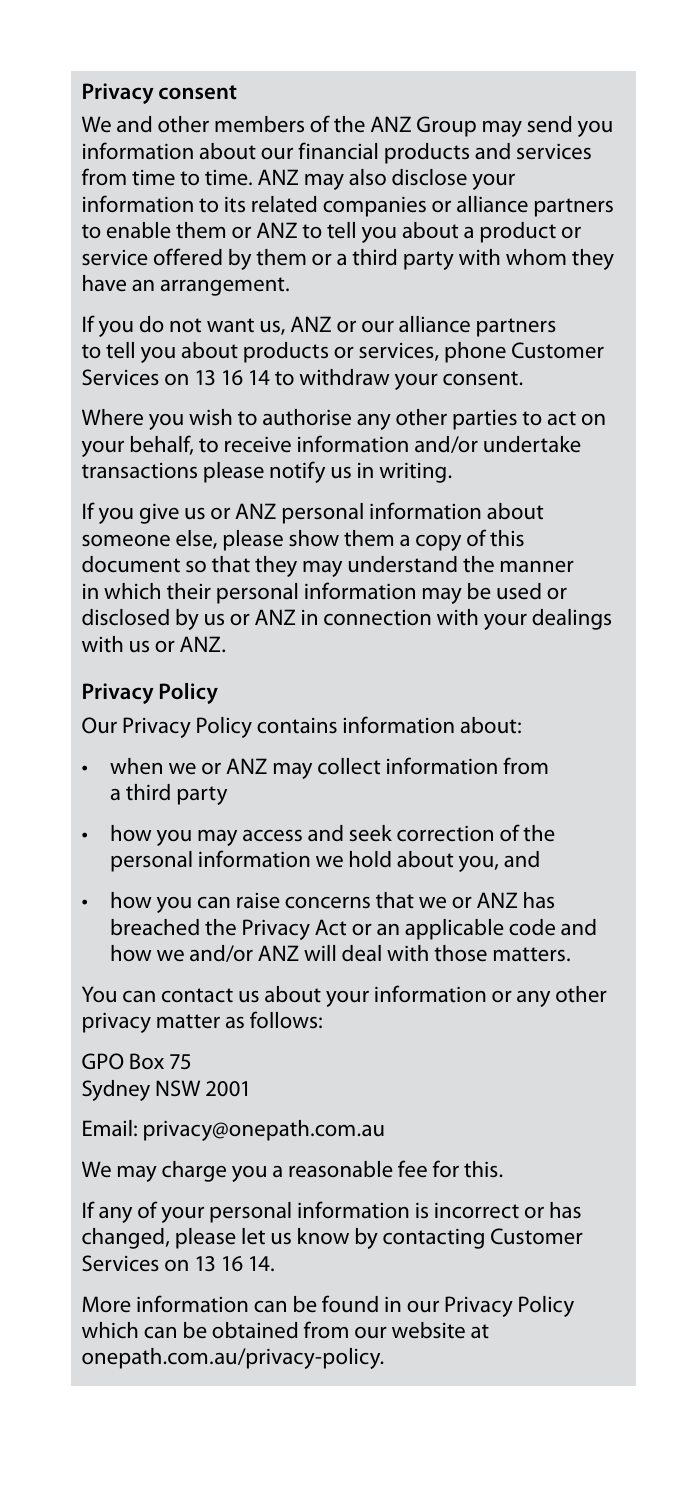#### **Privacy law changes from 12 March 2014**

From 12 March 2014, we and the ANZ Group must provide you with the following information about overseas recipients of personal information.

#### **Overseas recipients**

We or ANZ may disclose information to recipients (including service providers and related companies) which are (1) located outside Australia and/or (2) not established in or do not carry on business in Australia.

You can find details about the location of these recipients in ANZ's Privacy Policy at anz.com/privacy

#### **2. Insert the following new section in the PDS titled 'Sanctions' after the section titled 'Privacy':**

## **Sanctions**

A life insured agrees that OnePath Life may delay, block or refuse to process any transaction without incurring any liability if OnePath Life suspects that:

- the transaction may breach any laws or regulations in Australia or any other country,
- the transaction involves any person (natural, corporate or governmental) that is itself sanctioned or is connected, directly or indirectly, to any person that is sanctioned under economic and trade sanctions imposed by the United States, the European Union or any country, or
- the transaction may directly or indirectly involve the proceeds of, or be applied for the purposes of, conduct which is unlawful in Australia or any other country.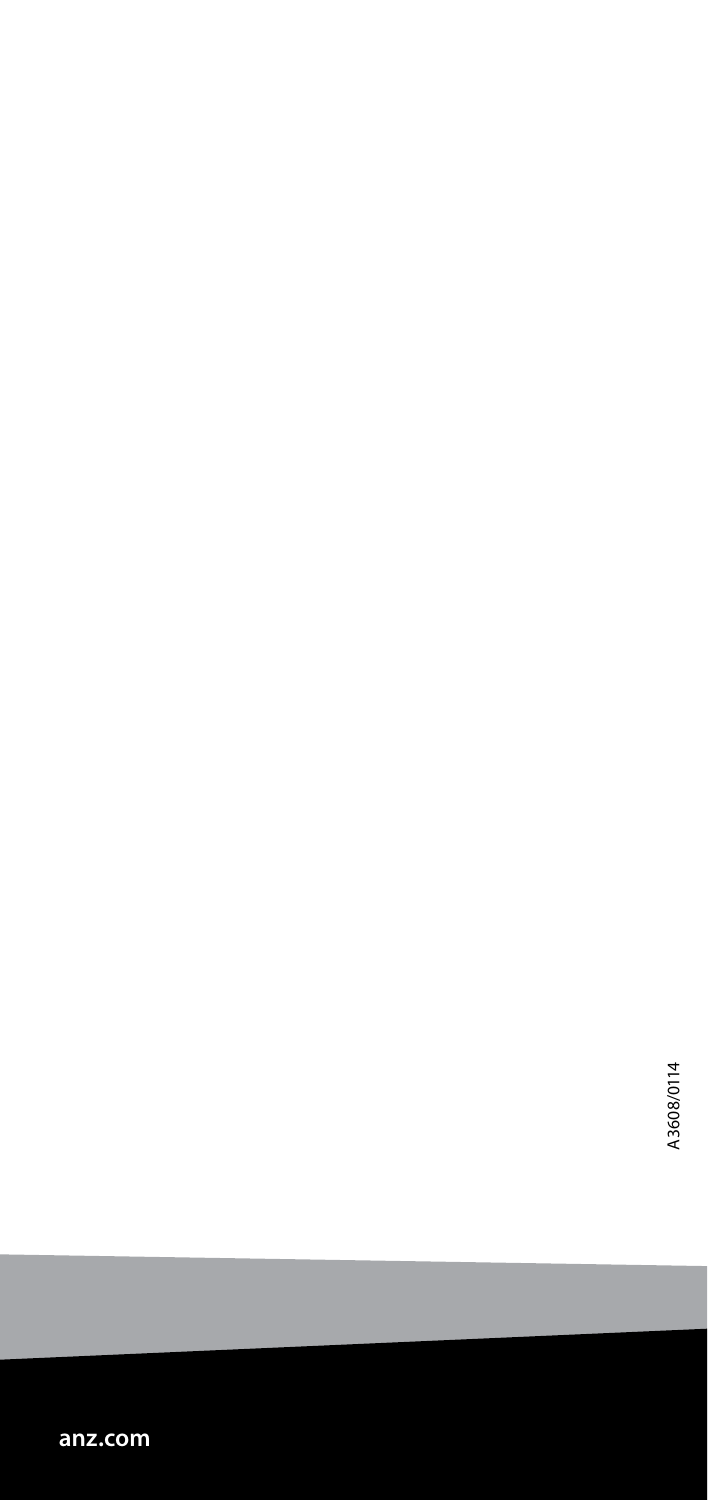# **Accident Cover Plus**

**Product Disclosure Statement and Policy | 20 March 2012**

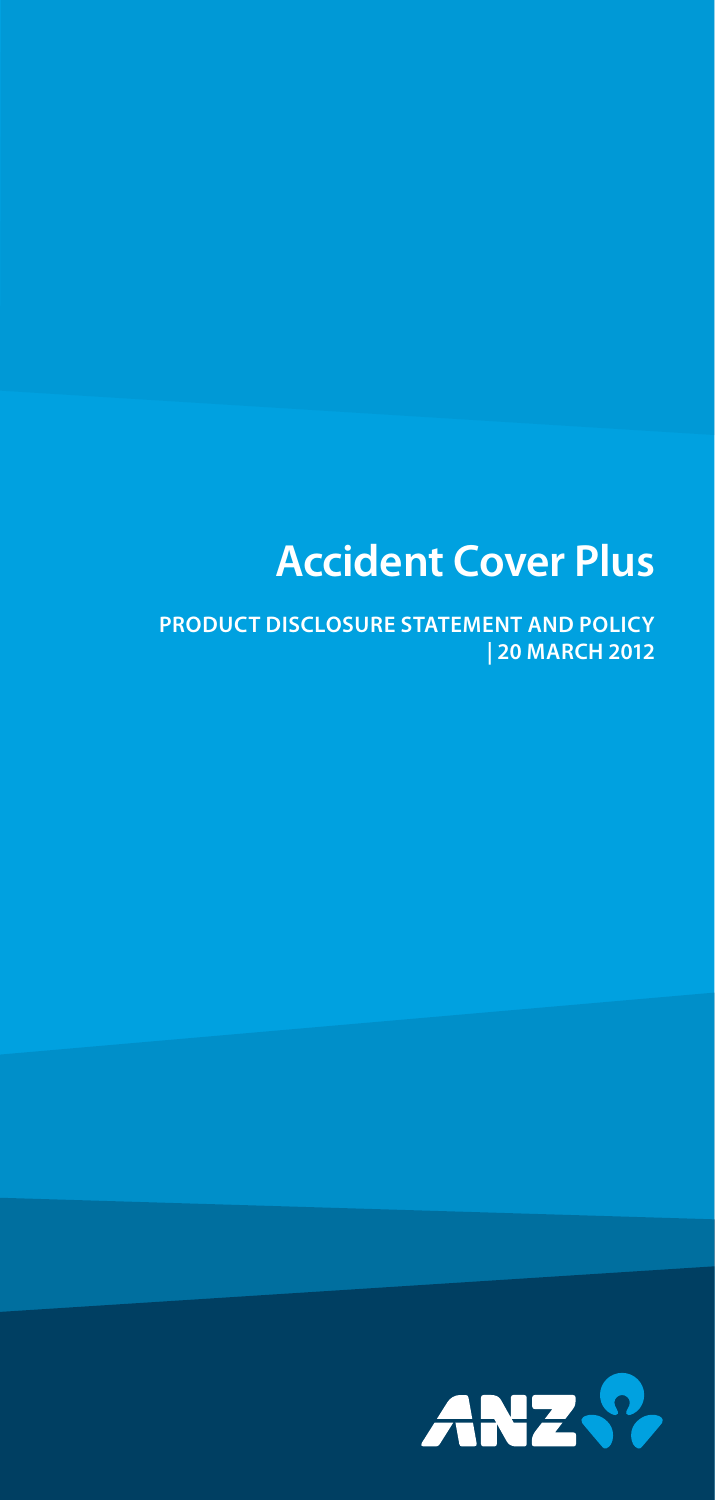# **About this PDS**

This Product Disclosure Statement and Policy (PDS) sets out the features, benefits, risks and exclusions of this product and provides information about the costs of the product.

The information in this PDS is of a general nature and does not take into account your personal needs and financial circumstances.

You should consider the appropriateness of the information, having regard to your objectives, financial situation and needs. You should read this PDS and consider whether this product is right for you.

## **Policy issuer**

If your application for cover under this product is accepted, your policy is issued by OnePath Life Limited (ABN 33 009 657 176, AFSL 238341) (referred to in this document as 'OnePath Life', 'OnePath', 'we', 'our' or 'us').

Our contact details are:

#### **OnePath Life Limited**

347 Kent Street Sydney NSW 2000 Phone: 13 16 14

OnePath Life is a wholly owned subsidiary of Australia and New Zealand Banking Group Limited (ANZ) (ABN 11 005 357 522). ANZ is an authorised deposit taking institution (Bank) under the *Banking Act 1959 (Cth)*. OnePath Life is the issuer of the product but is not a Bank. Except as set out in the issuer's contract terms (including this PDS), this product is not a deposit or other liability of ANZ or its related group companies. None of them stands behind or guarantees the issuer.

#### **What documents make up your policy?**

Your policy consists of the following documents:

- • this PDS and any Supplementary Product Disclosure Statement (SPDS) we may subsequently provide to you
- • your Policy Schedule, and
- • any endorsements or other notices we may give to you in writing.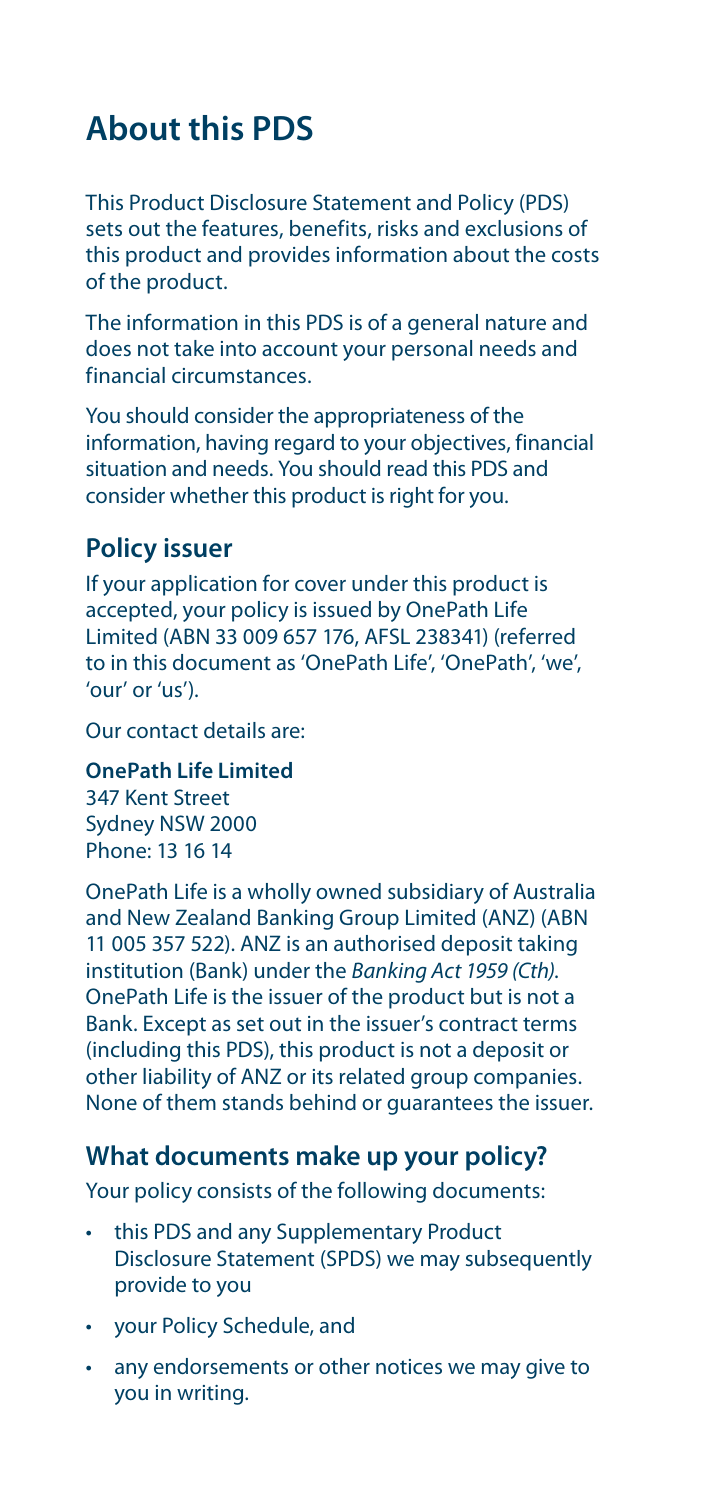#### **Governing Law**

Your policy, including this PDS, is governed by the law that applies within the State of New South Wales.

#### **How to read this PDS**

#### **'You' and 'Your'**

References to 'you' and 'your' refer to the applicant for insurance i.e. the prospective 'policy owner' and 'principal life insured'.

#### **Policy owner**

There can only be one policy owner for each policy.

The policy owner is the owner of the policy and principal life insured, as referred to in the Policy Schedule.

The policy owner is the only person who may extend, vary, cancel or otherwise exercise any rights under the policy.

The policy owner is responsible for paying the premium and is the only person who is entitled to receive any benefits payable under this policy in the event that a life insured suffers an insured event as described in this PDS.

In the event of the policy owner's death, all benefits payable under this policy will be paid to the policy owner's estate.

#### **Life Insured**

There can be up to two lives insured under this policy.

A 'life insured' is a person whose life is to be insured or a person who is named in the Policy Schedule as the principal life insured or the second life insured. The second life insured must be the partner of the policy owner.

Wherever appropriate, references to the principal life insured and the second life insured will be made explicit.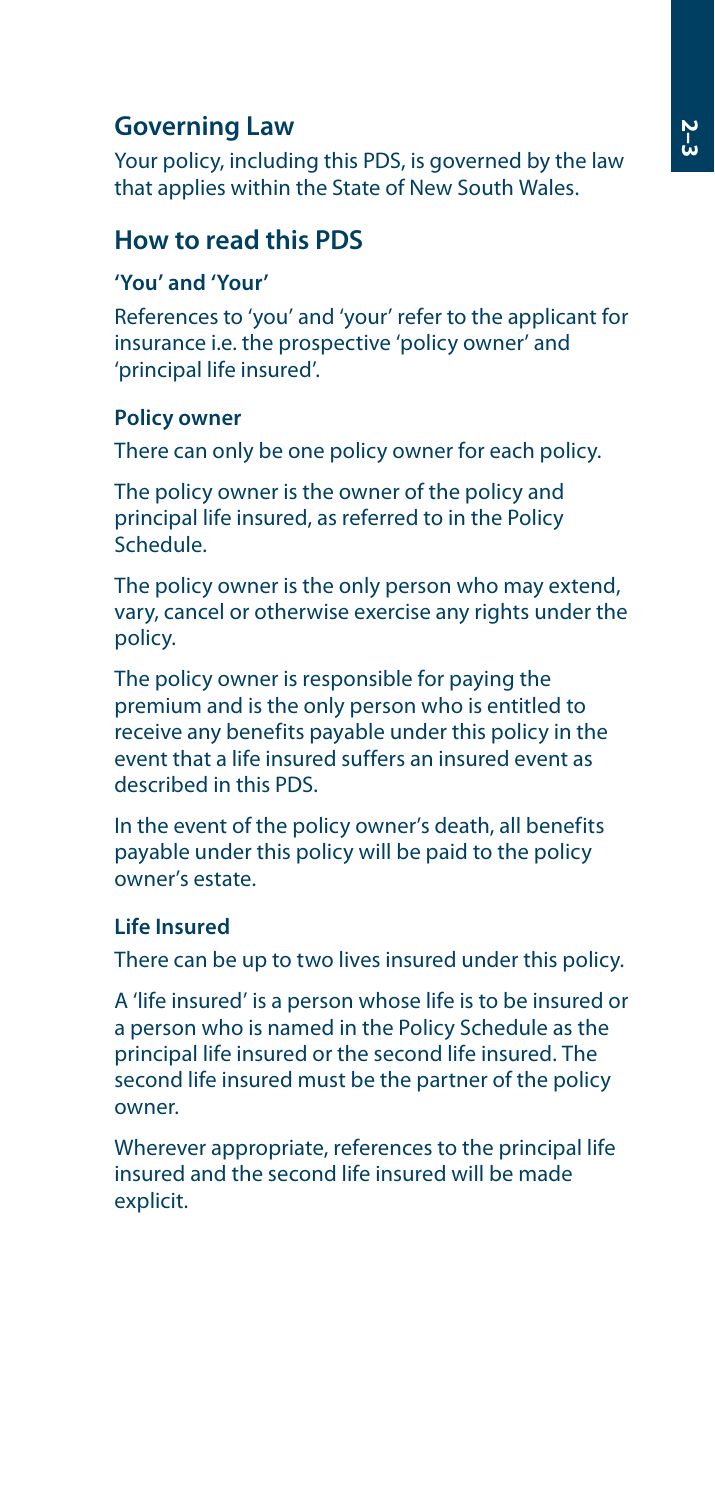## **Features**

## **Eligibility to apply**

To be eligible to apply for cover, a life insured must:

- • be aged between 18 and 74
- be an Australian or New Zealand citizen or a holder of an Australian Permanent Residency Visa, and
- be currently residing in Australia.

You must receive this PDS in Australia.

#### **Guaranteed renewable**

If your premium is paid when due, we guarantee that the policy will be renewed until the policy anniversary after the policy owner and principal life insured's 84th birthday and whilst the policy remains in force – no questions asked.

#### **Area of cover**

You are covered under your policy 24 hours a day, 365 days a year, anywhere in the world, subject to the terms and conditions of this policy.

#### **Cover amounts**

The following table shows the minimum and maximum cover amounts available for the Accidental Death Benefit and the optional Accidental Injury Benefit:

| <b>Accidental Death Benefit</b> | <b>Accidental Injury</b><br><b>Benefit (optional)</b> |                              |
|---------------------------------|-------------------------------------------------------|------------------------------|
| Minimum<br>sum insured          | Maximum<br>sum insured                                | <b>Total cover</b><br>amount |
| \$50,000                        | \$1,000,000                                           | \$50,000*                    |

We may limit the total cover amount we pay under the policies a life insured has with us (as described in the 'Benefit limitations' section of this PDS).

\* Refer to the table in the 'Accidental Injury Benefit (Optional)' section of this PDS for a list of covered accidental injuries and their relevant benefit amounts.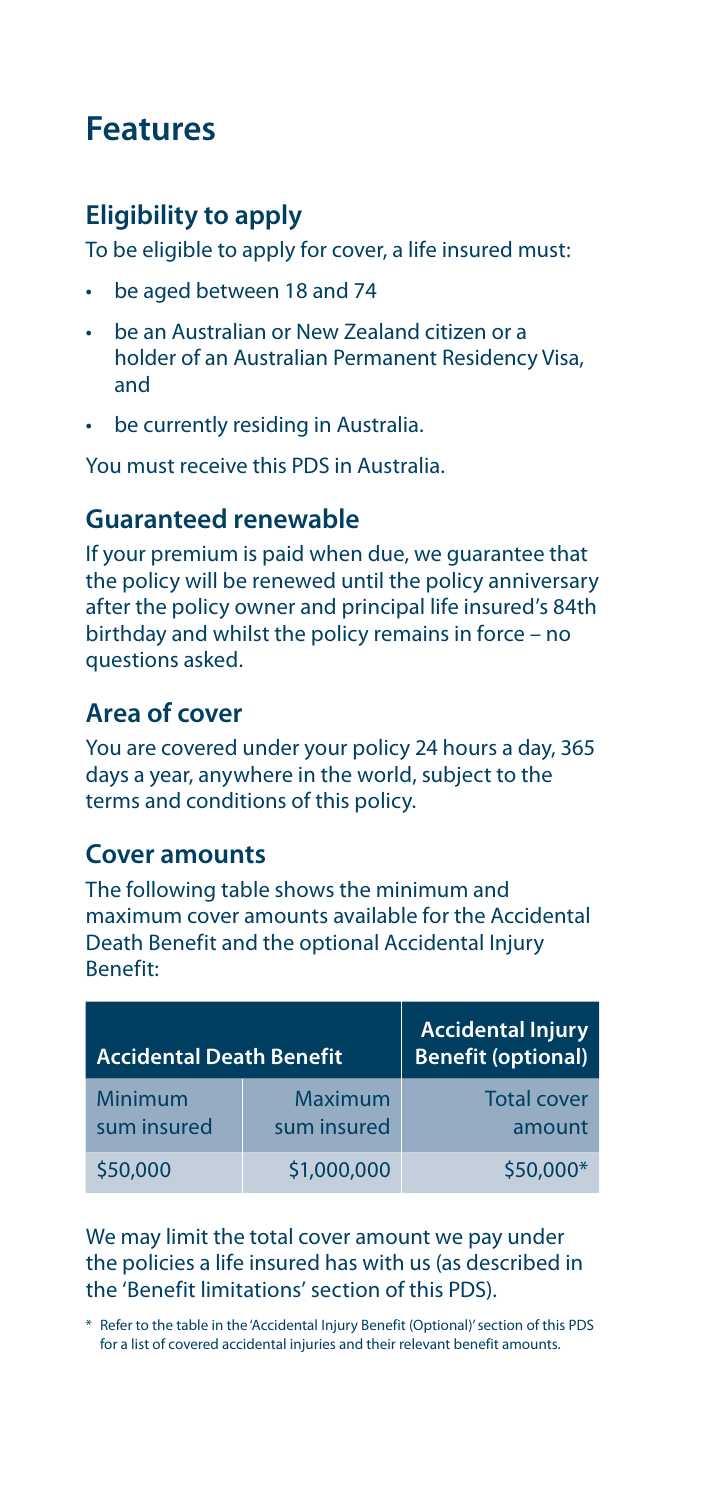# **Benefits**

You can select one of two cover options for each life insured:

- 1. Accidental Death Benefit, or
- 2. Accidental Death Benefit and Accidental Injury Benefit.

The Bed Care Benefit applies to both options 1 and 2.

#### **Accidental Death Benefit**

The Accidental Death Benefit provides a lump sum for a valid claim if a life insured dies as a result of an accident.

The Policy Schedule will show the Accidental Death Benefit sum insured for a life insured.

#### **Bed Care Benefit**

If a medical practitioner certifies that a life insured needs to be confined to bed and under the care of a registered nurse as a result of a covered accident, we will pay \$100 per day for a maximum of 10 days. This benefit is payable if the following apply:

- The life insured is confined to bed for more than three consecutive days, and
- • A medical practitioner certifies that the life insured needs to be confined to a bed and is under the care of a registered nurse.

This benefit is limited to a 10 day period for each claim, and will be paid in arrears. This benefit is limited to \$10,000 for each life insured over the life of the policy.

This benefit is not the type of benefit identified under the *Private Health Insurance Act 2007* or the *National Health Act 1953*.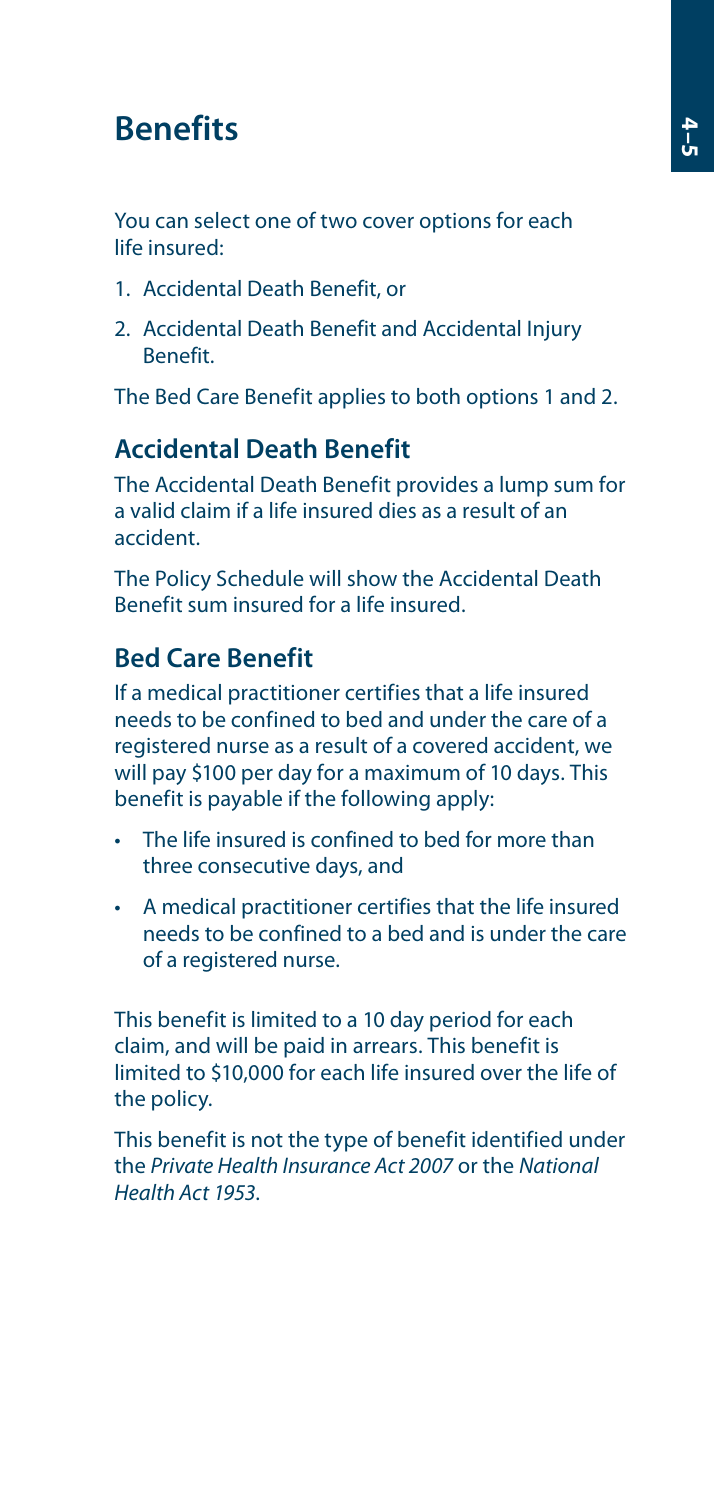## **Accidental Injury Benefit (Optional)**

The Accidental Injury Benefit is an optional benefit at an extra cost, which provides a lump sum benefit of up to \$50,000 if a life insured sustains a covered accidental injury. The total benefit amount payable during the period of cover for the Accidental Injury Benefit is \$50,000 for a life insured.

The following table lists the covered accidental injuries and their relevant benefit amounts.

| <b>Accidental Injury</b>                                                                                                     | <b>Benefit</b> |
|------------------------------------------------------------------------------------------------------------------------------|----------------|
| Permanent paraplegia or quadriplegia<br>due to an accident                                                                   | \$50,000       |
| <b>Severe Burns</b>                                                                                                          | \$25,000       |
| Fractured:<br>hip or pelvis                                                                                                  | \$10,000       |
| skull, neck or spine                                                                                                         | \$5,000        |
| shoulder bone<br>leg including knee or ankle                                                                                 | \$3,000        |
| jaw or collarbone                                                                                                            | \$2,000        |
| nose or cheekbone<br>ribs (multiple)<br>arm including elbow or wrist or hand<br>or multiple fingers<br>foot or multiple toes | \$1,000        |

We will pay one benefit for each accidental injury only. The benefit paid will be the one which provides the highest payment.

## **Benefit reduction**

The cover amount and benefits paid for the Accidental Death Benefit and Accidental Injury Benefit are halved for accidents that occur after a life insured turns age 80. The premiums will remain the same after this event.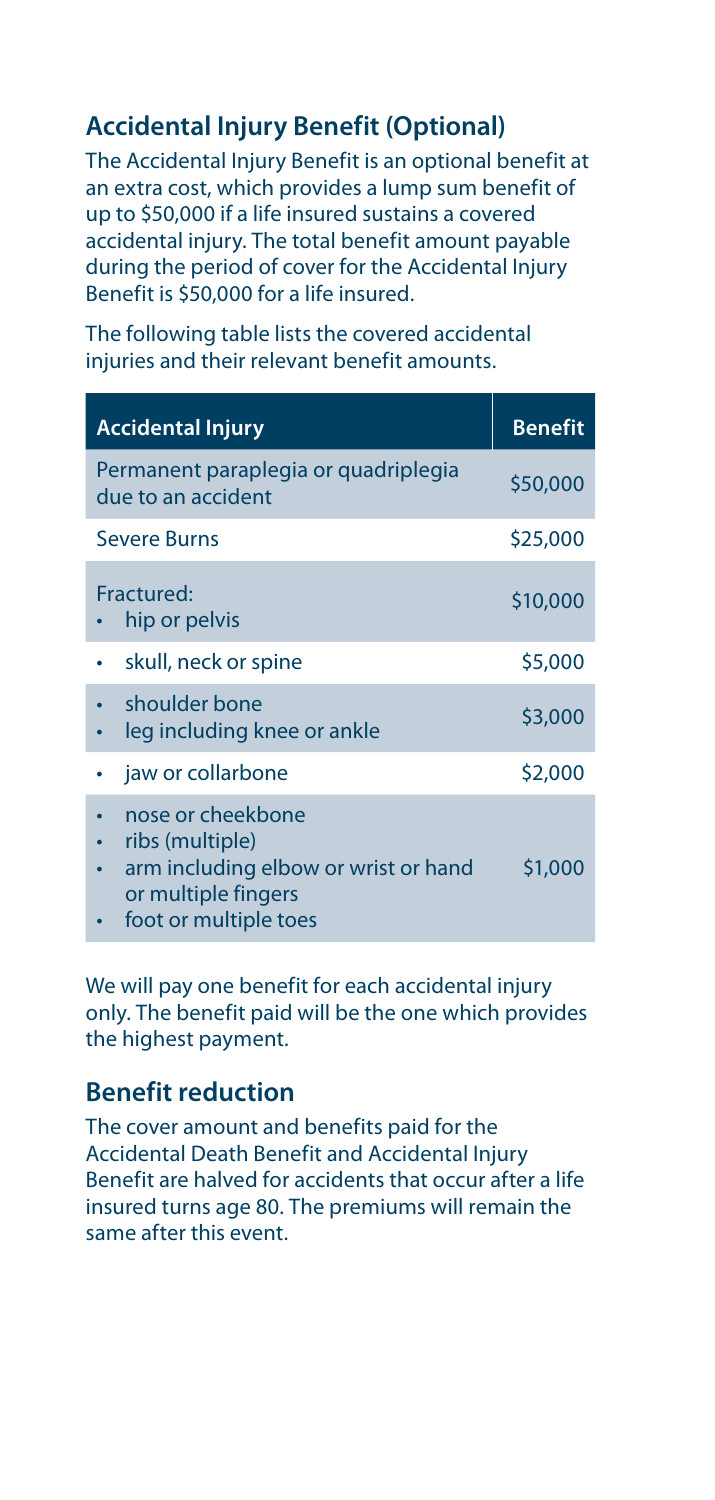## **Upgrade of benefits and features**

We will add any future improvements we make to any of the benefits or features available under ANZ Accident Cover Plus to your existing policy, if they do not result in a premium increase.

Any improvements will apply to claims that are lodged after the improvements have come into effect. The improvements will not apply to existing claims or to any claims resulting from accidents which occurred before these improvements came into effect.

Your policy will not be worse off as a result of the upgrade. If you are disadvantaged in any way, then the previous benefit and/or feature wording will stand.

#### **Increasing your level of cover**

You may apply to vary the cover at any time and OnePath Life may from time to time invite you to apply for increases in cover amounts and may also increase the maximum levels of cover.

## **Benefit Limitations**

We may limit the total cover amount we pay under all policies you have with us:

1. if you have more than one ANZ Accident Cover Plus policy, we may limit the total of all cover amounts payable to the maximum sum insured for each life insured (as shown in the 'Cover amounts' and 'Benefits' sections of this PDS),

and

2. where a life insured is covered under more than one policy issued by us, we may limit the cover amounts payable under this policy so that the total of that life insured's lump sum cover amounts payable does not exceed \$3 million.

If we limit cover in accordance with this section, we will refund premiums in the respect of the reduced portion of cover on a pro-rata basis.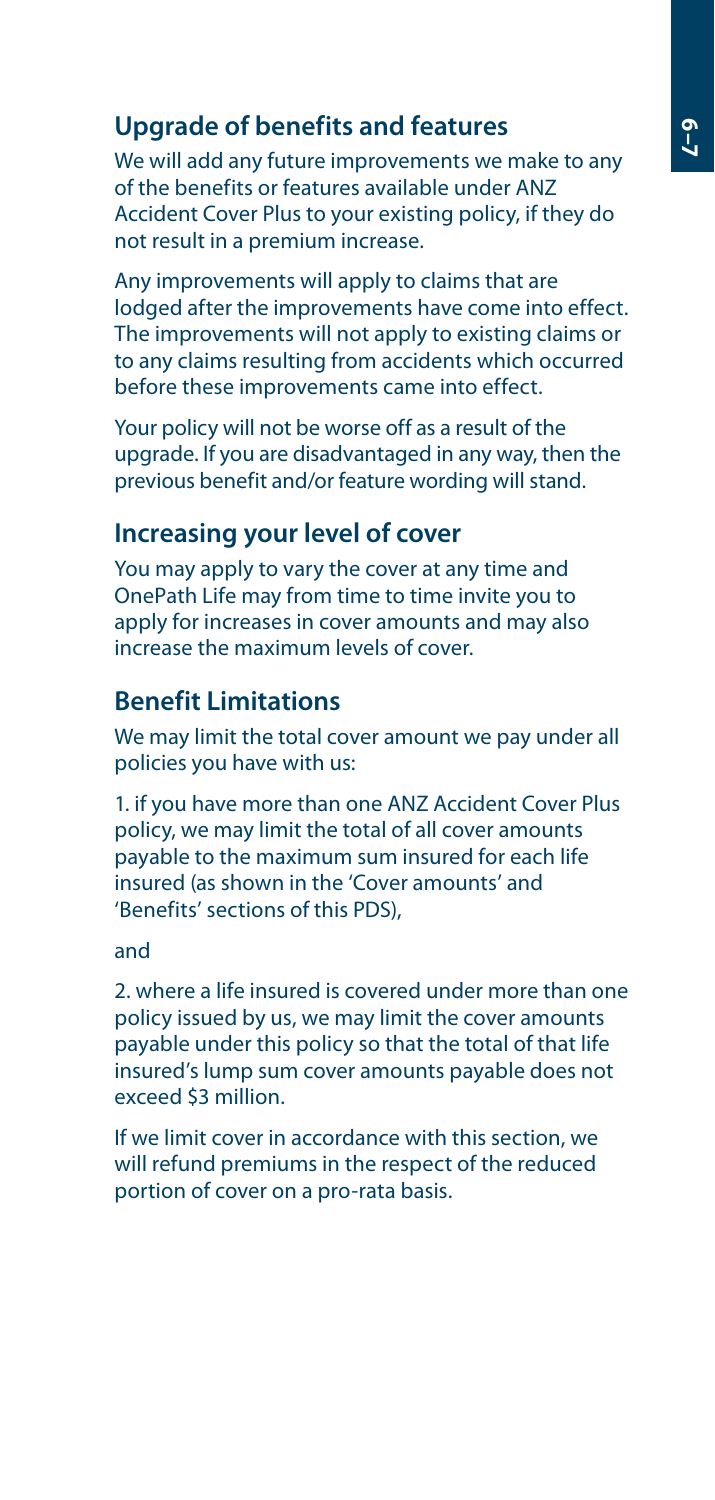# **General information**

#### **About the premium**

Premiums can be paid fortnightly, monthly or annually by direct debit from a bank account or credit card. The premium amounts for each type of cover and payment frequency are in the 'Premium rates' section of this PDS. The premium payable for your policy will be shown on your Policy Schedule.

You need to pay your premiums when due to keep your policy in force, including when you have made a claim and the policy remains in force.

This policy does not have a savings, investment, cash or surrender value. The premiums for this policy are paid into our No. 1 Statutory Fund.

You may be entitled to earn Qantas Frequent Flyer points on the premiums you pay for this policy. Please visit our website at onepath.com.au/qff-termsconditions for details.

#### **Discounts for combined cover**

If you take out cover for yourself as the principal life insured and also for a second life insured, a discount will apply to the premium in respect of the second life insured as shown in the 'Premium rates' section of this PDS.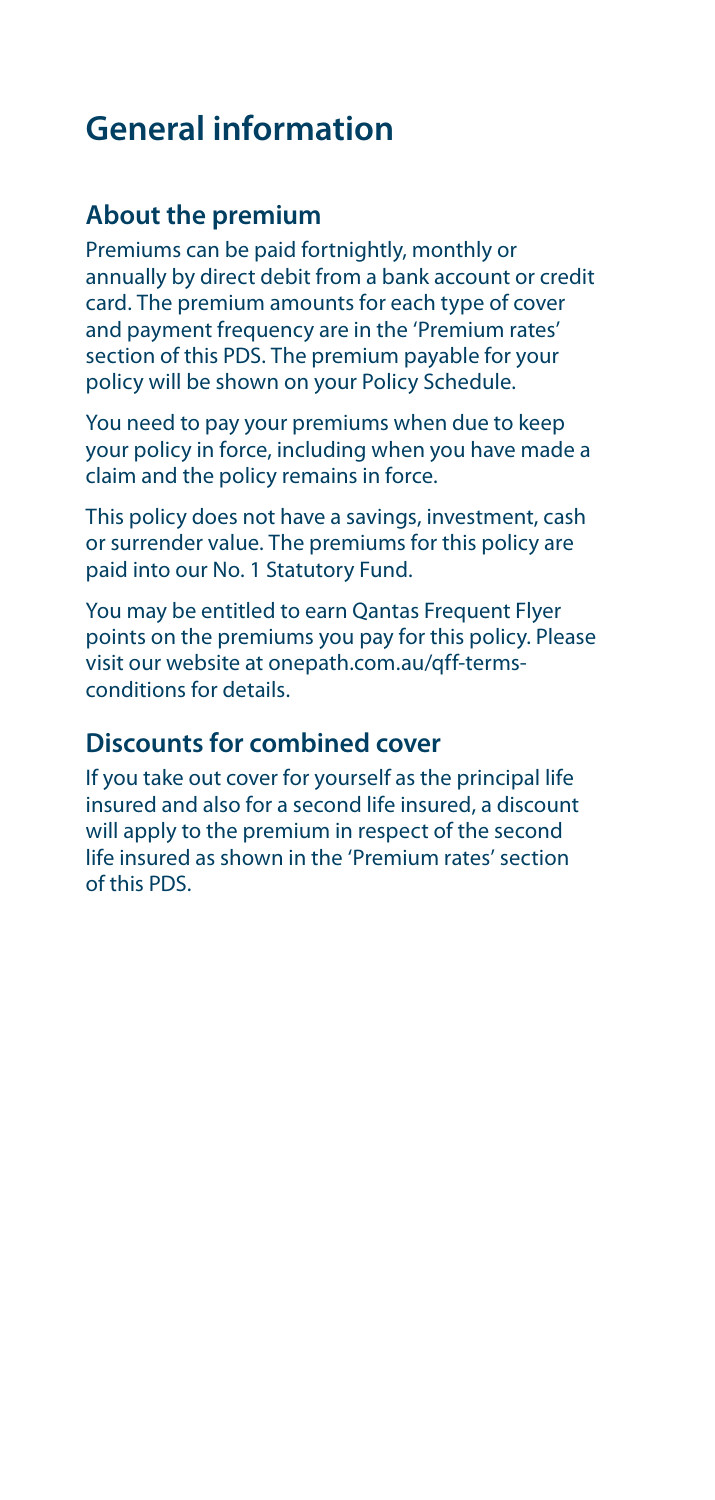## **Premium rates**

The following premium rates apply for this policy.

|                                              |                              | Fortnightly Premium <sup>^</sup> |                                                      |  |  |
|----------------------------------------------|------------------------------|----------------------------------|------------------------------------------------------|--|--|
| Accidental<br>Death<br><b>Benefit</b>        | Principal<br>life<br>insured | <b>Second life</b><br>insured    | Accidental<br><b>Injury</b><br><b>Benefit</b>        |  |  |
| \$50,000                                     | \$3.74                       | \$2.41                           |                                                      |  |  |
| \$100,000                                    | \$6.16                       | \$4.83                           |                                                      |  |  |
| \$250,000                                    | \$13.40                      | \$12.07                          | \$6.90 per                                           |  |  |
| \$500,000                                    | \$22.95                      | \$21.62                          | life insured                                         |  |  |
| \$750,000                                    | \$33.76                      | \$32.43                          |                                                      |  |  |
| \$1,000,000                                  | \$44.57                      | \$43.24                          |                                                      |  |  |
| Monthly Premium <sup>^</sup>                 |                              |                                  |                                                      |  |  |
| <b>Accidental</b><br>Death<br><b>Benefit</b> | Principal<br>life<br>insured | <b>Second life</b><br>insured    | <b>Accidental</b><br><b>Injury</b><br><b>Benefit</b> |  |  |
| \$50,000                                     | \$8.15                       | \$5.25                           |                                                      |  |  |
| \$100,000                                    | \$13.40                      | \$10.50                          |                                                      |  |  |
| \$250,000                                    | \$29.15                      | \$26.25                          | \$15.00 per                                          |  |  |
| \$500,000                                    | \$49.90                      | \$47.00                          | life insured                                         |  |  |
| \$750,000                                    | \$73.40                      | \$70.50                          |                                                      |  |  |
| \$1,000,000                                  | \$96.90                      | \$94.00                          |                                                      |  |  |
|                                              | Annual Premium <sup>^</sup>  |                                  |                                                      |  |  |
| <b>Accidental</b><br>Death<br><b>Benefit</b> | Principal<br>life<br>insured | Second life<br>insured           | <b>Accidental</b><br><b>Injury</b><br><b>Benefit</b> |  |  |
| \$50,000                                     | \$83.20                      | \$60.00                          |                                                      |  |  |
| \$100,000                                    | \$143.20                     | \$120.00                         |                                                      |  |  |
| \$250,000                                    | \$323.20                     | \$300.00                         | \$171.40 per                                         |  |  |
| \$500,000                                    | \$560.34                     | \$537.14                         | life insured                                         |  |  |
| \$750,000                                    | \$828.91                     | \$805.71                         |                                                      |  |  |
| \$1,000,000                                  | \$1,097.48                   | \$1,074.28                       |                                                      |  |  |

^ All premiums include a Bed Care Benefit.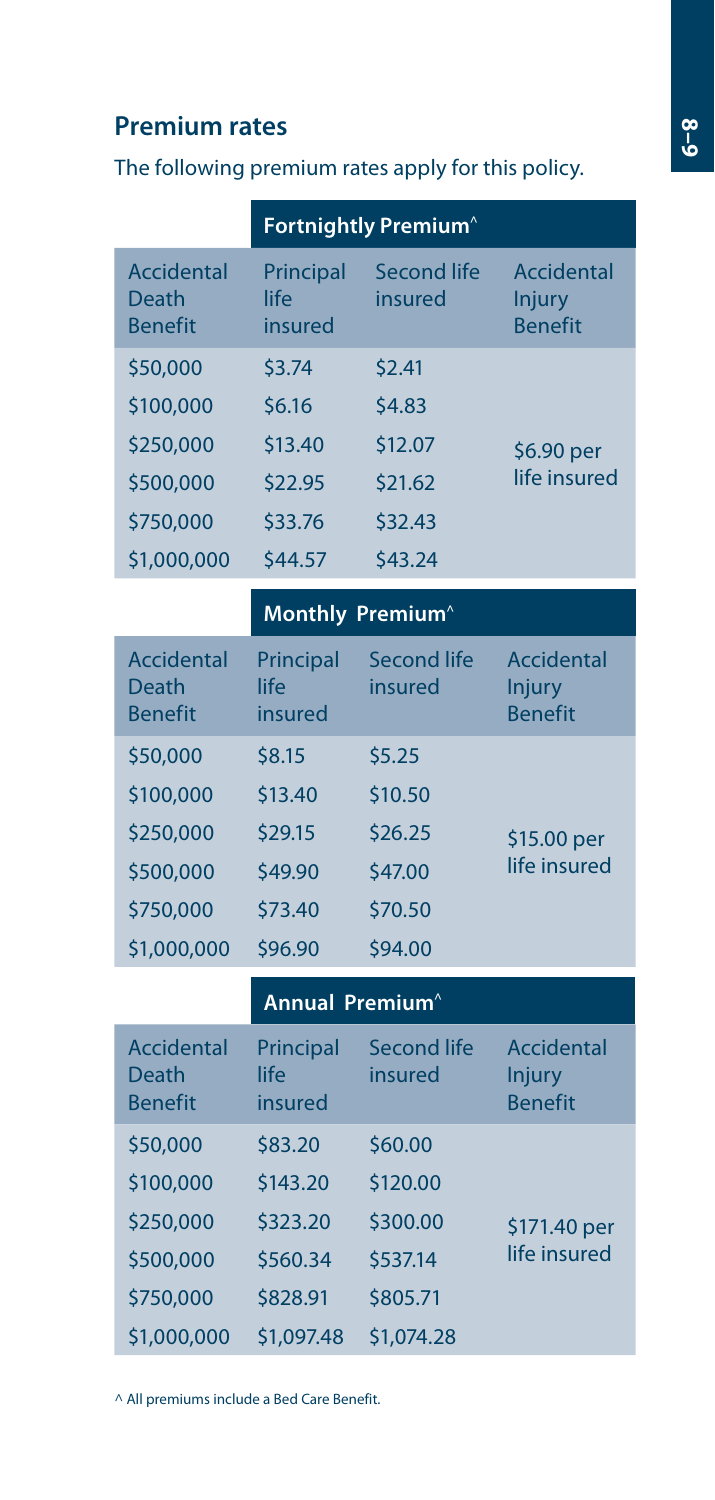In setting the premium rates we take into consideration the benefits and benefit amounts selected for each life insured under the policy, the costs of setting up and administering the policy, a policy fee and any stamp duty and other government charges that may apply.

We may increase the premium rates at any time, but only after giving you 30 days notice of the change and only with effect from the policy anniversary after the change. Premium rates cannot increase for an individual policy within a defined risk group unless all premium rates for all policies in that defined risk group are increased.

#### **Exclusions**

- We will not pay a claim if the accidental death or accidental injury occurs six months or more after the accident.
- We will not pay a claim if the accident occurs when a life insured is driving a motor vehicle with a percentage of alcohol in their breath or blood which exceeds that permitted by law and/or with an illegal substance in their system.
- • We will not pay a claim if the accident, accidental death or accidental injury arises directly or indirectly from, or is in any way related to:
	- war (whether formally declared or not). hostilities, civil commotion or insurrection
	- any form of aerial ascent or descent, or air travel of any form or description other than as a fare-paying passenger in an aircraft operated by an air transport organisation licensed to carry passengers
	- suicide
	- a life insured's intentional or deliberate act or omission
	- a life insured engaging in any unlawful act
	- a life insured's participation in or training for professional sports or speed contests, or
	- a life insured being under the influence of:
		- alcohol
		- non-prescribed drugs
		- prescribed drugs, unless taken as prescribed (by a medical practitioner), or
		- illegal substances.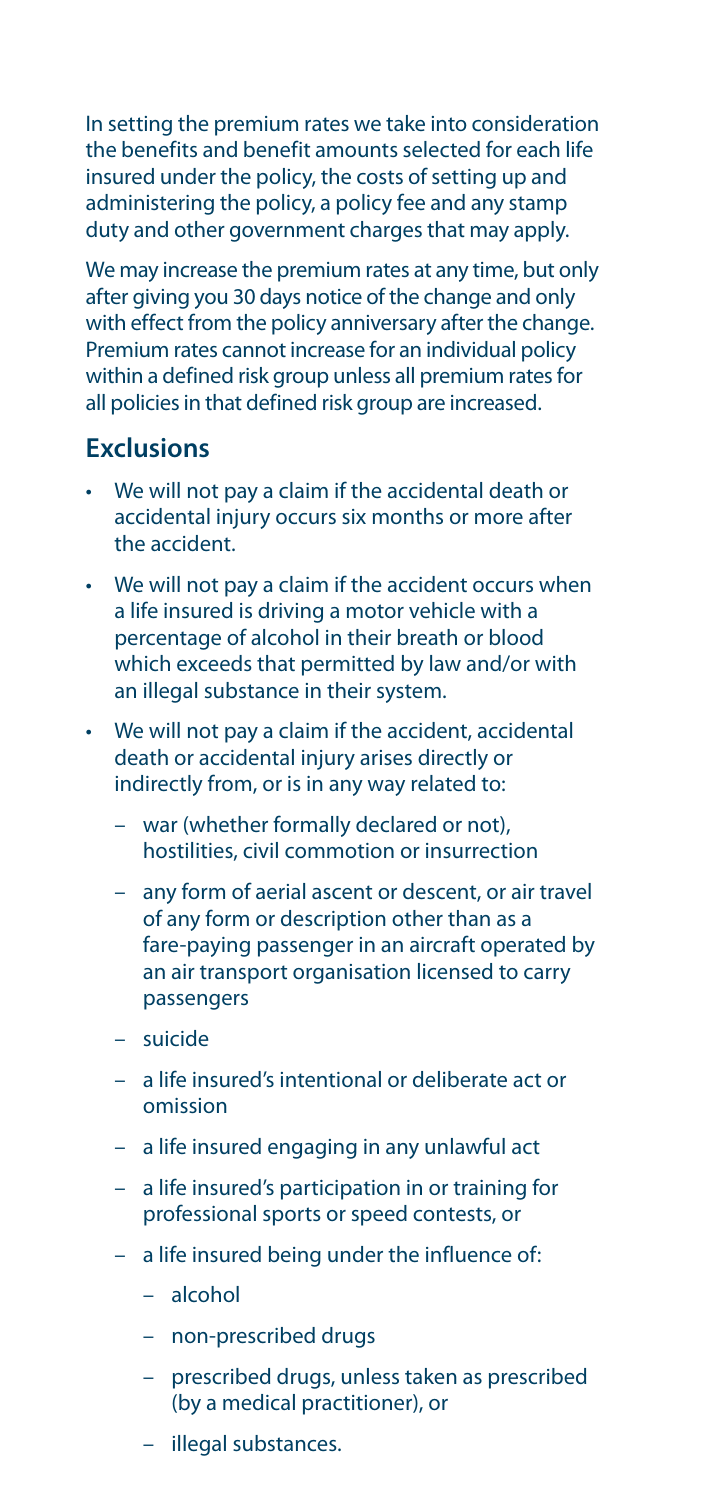## **Policy start and end**

Cover under your policy begins on the policy acceptance date.

Your policy will end when the earliest of the following events occurs:

- the policy anniversary date after the policy owner turns 84 (unless the policy is assigned as set out below)
- • upon the death of the policy owner and payment of all benefits in relation to the principal life insured (unless the policy is assigned as set out below)
- the date we cancel the policy, in accordance with our legal rights, including in circumstances where we do not receive the premium when due, or
- • cancellation of the policy by the policy owner.

Where the policy provides cover for a second life insured, then:

• if the principal life insured (policy owner) dies,

or

• on the policy anniversary date after the policy owner turns 84,

the policy owner (or, in the event of their death, the policy owner's estate) may assign the policy to the second life insured.

As from the assignment date, the second life insured will become the named policy owner and the principal life insured under the policy. This information will be specified in writing, and all covers and benefits relating to the second life insured will then continue.

Policy assignment will not be possible on the death of both life insureds and cover will end in the event of the death of both life insureds.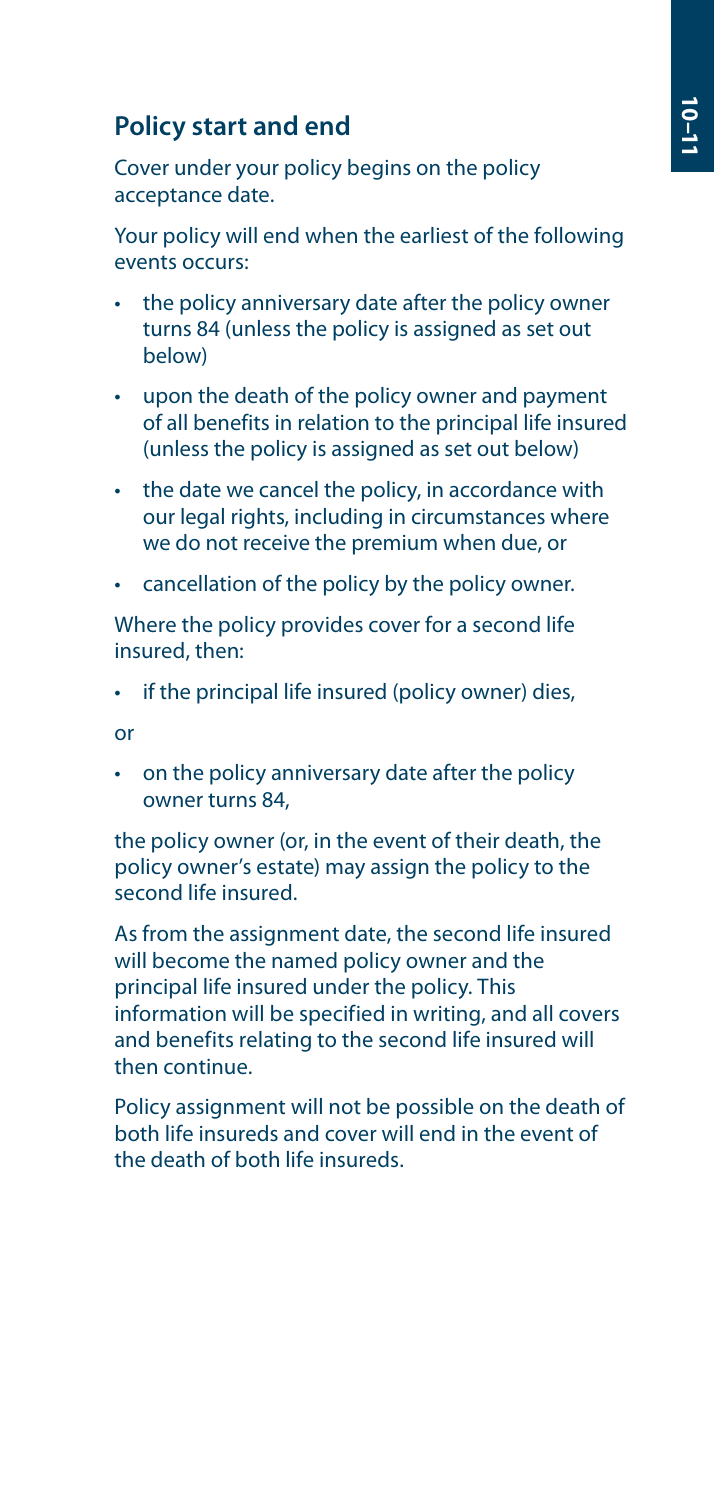## **When does cover for a life insured end?**

Cover for all benefits for a life insured will end on the policy anniversary date after that life insured's 84th birthday, or upon the death of the life insured and payment of all benefits in relation to that life insured.

## **Cooling-off period and cancellation**

You may cancel your policy at any time.

If the policy is cancelled or avoided during the 21 day cooling-off period, we will return any premiums paid, provided no claim has been made. After the coolingoff period, we will not refund any monthly or fortnightly premiums if the policy is cancelled. We will pay a pro rata refund where premiums are paid annually and you cancel the policy before the next annual payment is due.

You can cancel the policy within 21 days of receiving the Policy Schedule by contacting us on 13 16 14.

#### **Insurance risks**

The insurance risks you should be aware of include:

- the type of insurance cover you select may not provide the appropriate cover for your needs
- the amount of insurance cover you select may not be sufficient to cover your needs, and
- • if we do not receive your premiums when due, we may cancel the policy in accordance with our legal rights and may not assess any claim that arises from an event that occurs after the cancellation date.

## **Taxation**

Where the policy is held by an individual for personal purposes, the premium paid is generally not tax deductible and benefits paid under the policy are generally not assessable income or capital gains.

This information is based on our views of the current interpretation of the tax law, which may change over time. It is not tax advice and you should seek independent tax advice for your personal circumstances.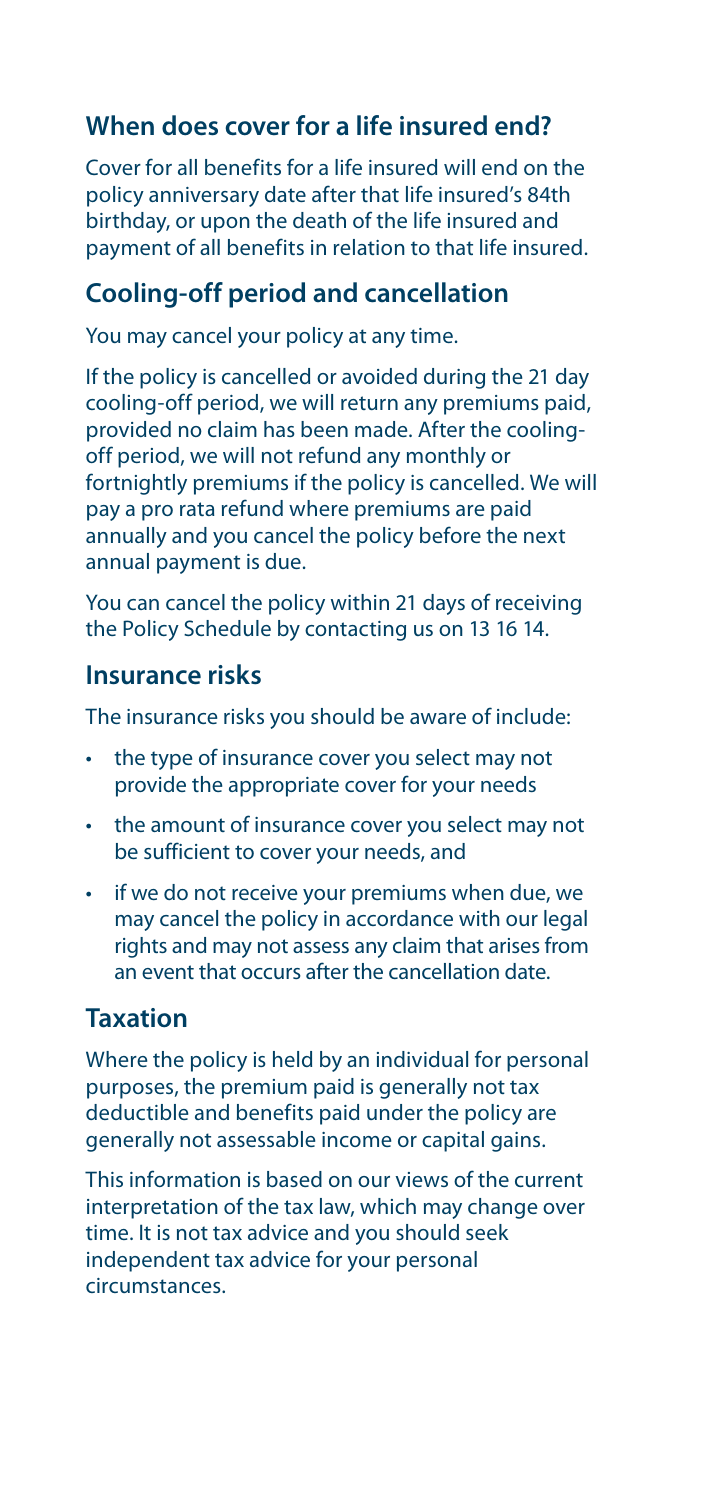## **Misrepresentations**

If your application for cover includes any misrepresentations and the insurer would not have entered into the contract on any terms if the misrepresentation had not been made, the insurer may avoid the contract within three years of entering into it. If your misrepresentation is fraudulent, the insurer may avoid the contract at any time.

An insurer who is entitled to avoid a contract of life insurance may, within three years of entering into it, elect not to avoid it but to reduce the sum that you have been insured for in accordance with a formula that takes into account the premium that would have been payable if you had not made the misrepresentation.

## **Claims**

If a claim needs to be made, please call our Customer Services team on 13 16 14 and we will advise you, or your estate of all the necessary requirements and send the appropriate forms.

Benefits are payable under the terms and conditions of the policy. All amounts payable will be paid to you or your estate in Australian currency.

If we are required to pay any tax, duty or government charge or levy relating to any amount payable under this policy, we may reduce the amount we pay by the amount of that tax, duty or government charge or levy.

## **Complaint resolution**

Please contact the Customer Services team on 13 16 14 if you are dissatisfied with any matter relating to your policy or the manner in which a claim is handled.

If you are dissatisfied with OnePath's response, you can contact the Financial Ombudsman Service, an independent body whose services are available to you at no cost, by calling 1300 780 808, emailing info@fos.org.au or writing to GPO Box 3, Melbourne, Victoria 3001.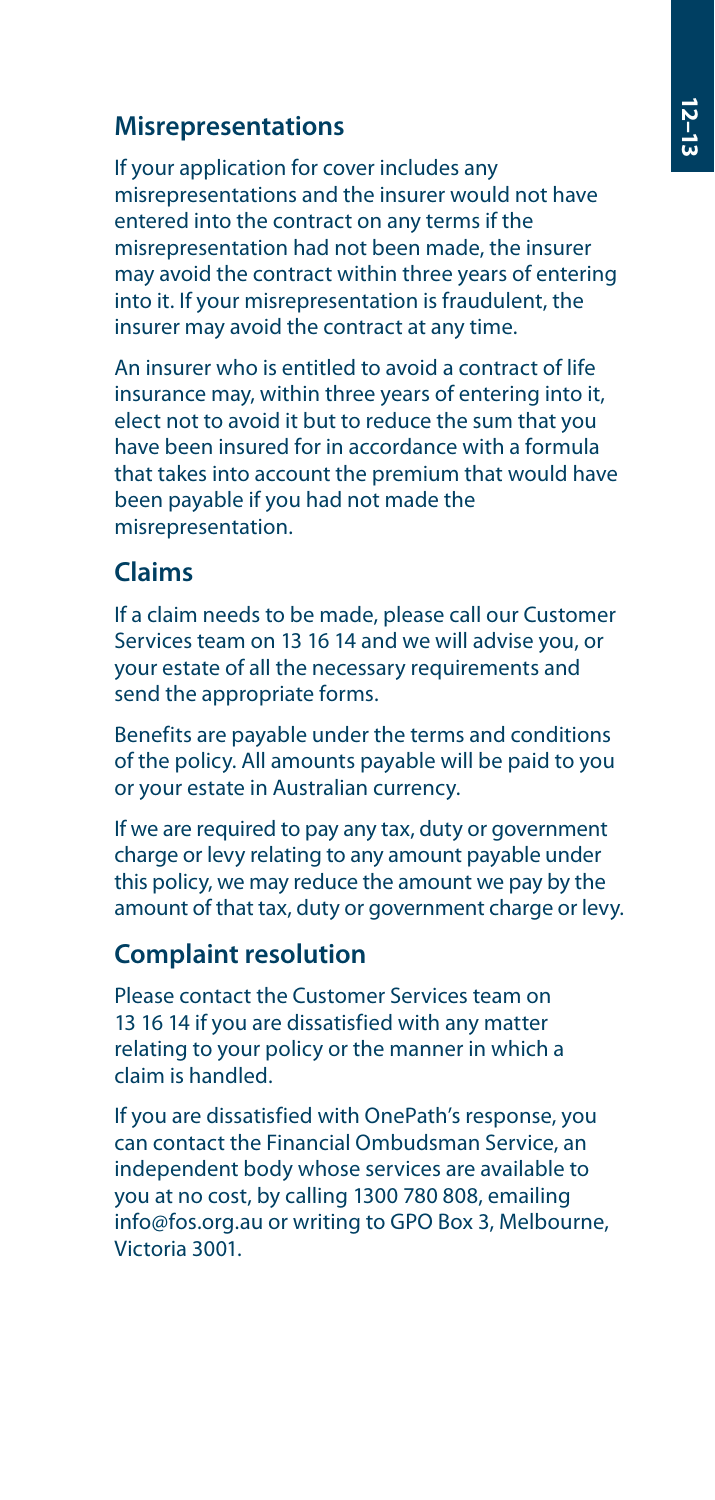#### **Privacy Statement**

In this section 'we', 'us' and 'our' refer to OnePath Life and other members of the ANZ Group. 'You' and 'your' refer to the policy owner and the second life insured. We are committed to ensuring the confidentiality, security and privacy of your personal information.

We collect your personal information to provide you with the products and services you request. Without your personal information, we may not be able to process your application or provide you with the products or services you require.

In order to manage and administer the products and services requested by you, we may need to disclose your personal information to certain third parties, including:

- other members within the ANZ Group, to the extent necessary to service our relationship with you and carry on business as a group
- • organisations performing administration or compliance functions in relation to the products and services
- • organisations maintaining our information technology systems
- authorised financial institutions
- • organisations providing services such as mailing, printing and data verification, or
- a person who acts on your behalf (such as your financial adviser or your agent).

For life risk products we collect health information with your consent. Your health information will only be disclosed to service providers, reinsurers or organisations providing medical or other services for the purpose of underwriting, assessing the application or assessing any claim.

We may also disclose your personal information in circumstances where we are required to do so by law.

We may send you information about our financial products and services from time to time. You may elect not to receive such information at any time by contacting Customer Services on 13 16 14.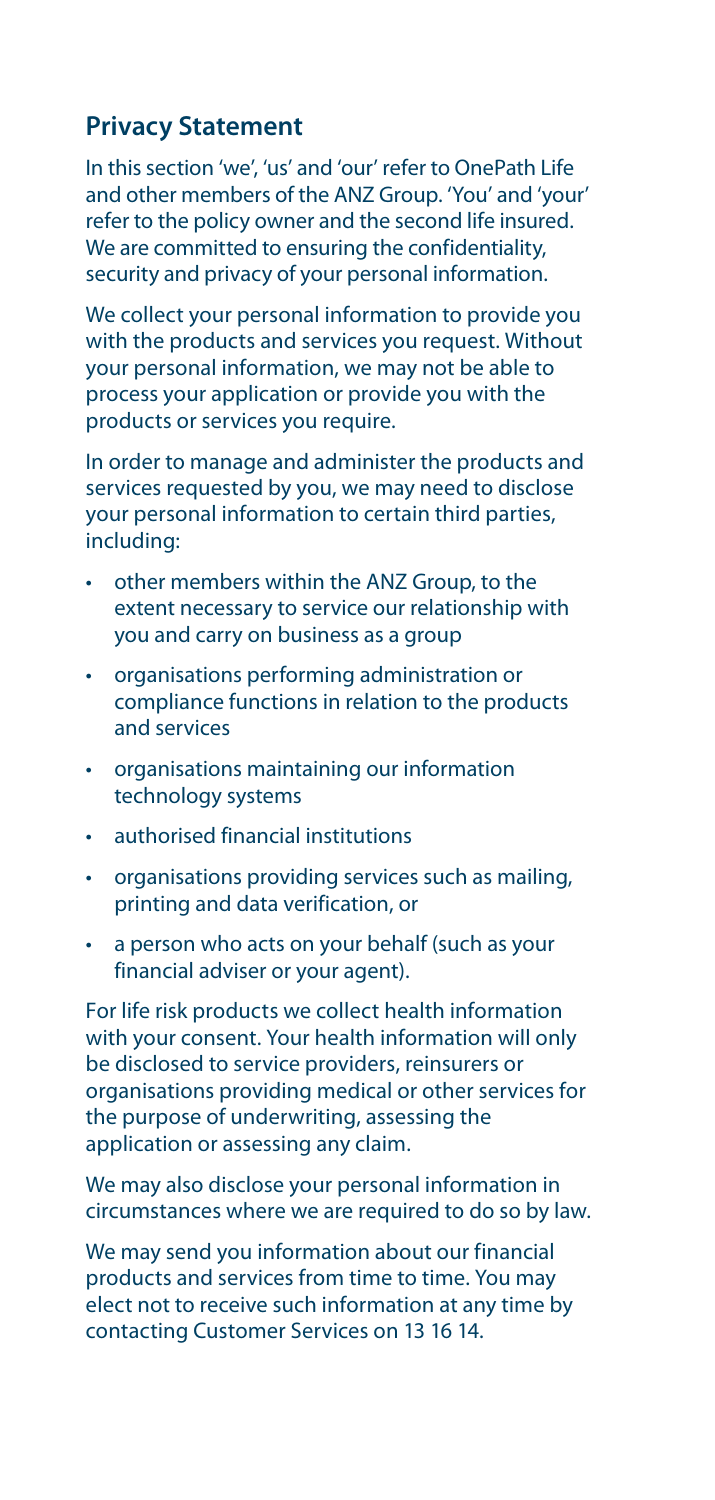You may access the personal information OnePath holds about you, subject to permitted exceptions and subject to OnePath still holding that information, by contacting OnePath at:

#### **Privacy Officer – OnePath**

GPO Box 75 Sydney NSW 2001 Phone: 02 9234 8111 Fax: 02 9234 8095 Email: privacy@onepath.com.au

If any of your personal information is incorrect or has changed, please let OnePath know by contacting Customer Services.

More information can be found in OnePath's Privacy Policy which can be obtained from its website at onepath.com.au

## **Alternative Form of Remuneration Register**

OnePath Life maintains an Alternative Form of Remuneration Register (Register) in accordance with the Financial Services Council (FSC) Industry Code of Practice on Alternative Forms of Remuneration in the Wealth Management Industry.

The Register outlines the alternative forms of remuneration which are paid and received from givers and receivers of such remuneration. The Register is publicly available and can be accessed by contacting OnePath Life.

#### **How to obtain up to date information**

The information in this PDS may change from time to time. Updated information will be available free of charge from onepath.com.au/important-information or call 13 16 14 for a paper copy. We will issue a supplementary or replacement PDS if there is a materially adverse change to or omission from information in this PDS.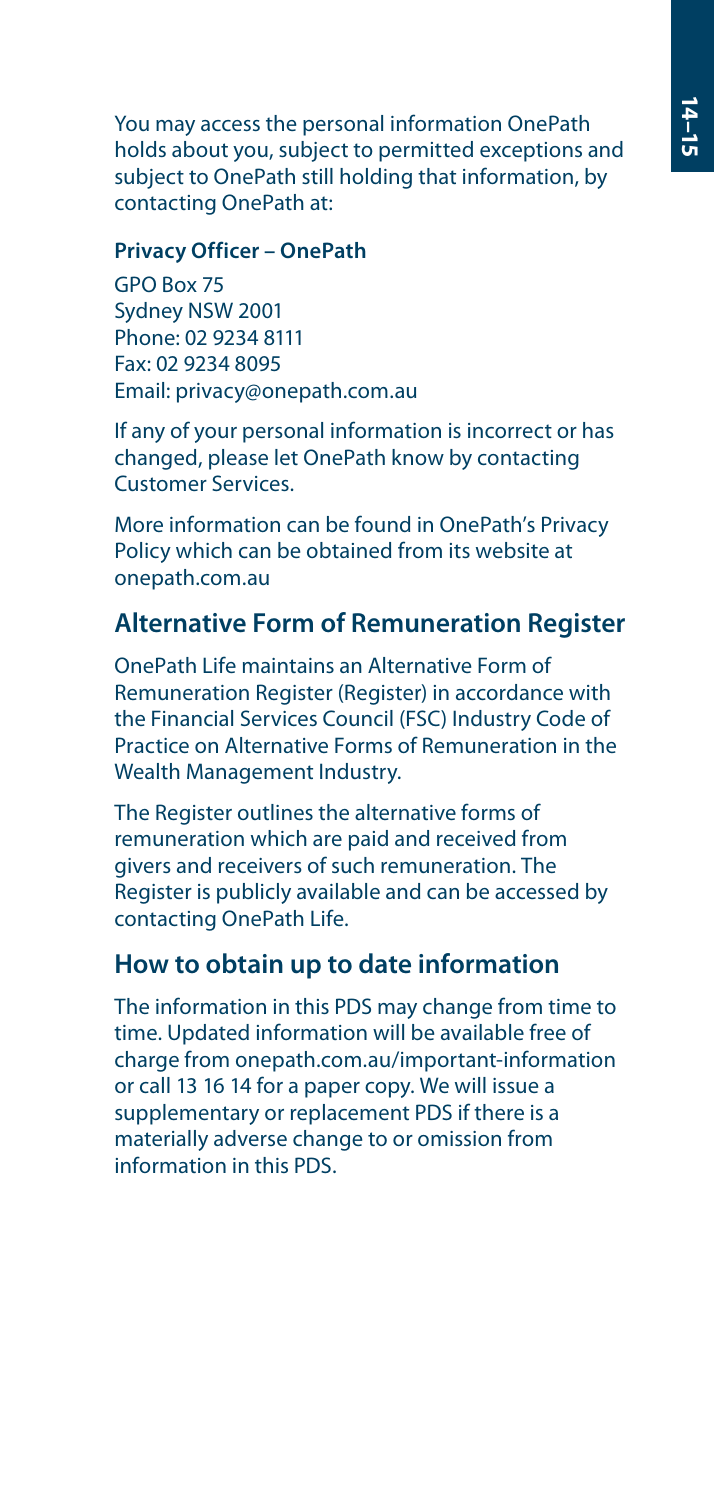# **Glossary of important terms**

**accident**: An event which occurs after the policy acceptance date and is independently caused by violent, accidental, external and visible means.

**accidental death**: The death of a life insured caused by an accident.

**accidental injury:** A covered bodily injury caused by an accident.

**fracture**: Any fracture that requires a pin, traction, a plaster cast or other immobilising structure.

**immediate family member** means:

- A life insured's partner
- • A life insured's son, daughter, father, mother, father-in-law, mother-in-law, brother or sister.

**life insured:** A person who is named in the Policy Schedule as either the principal life insured or the second life insured.

**medical practitioner**: A registered and qualified medical practitioner in Australia or in another country, as approved by us, who is not a life insured, or a life insured's business partner or other immediate family member of a life insured.

**paraplegia**: Means the total and irreversible loss of the use of both legs or both arms resulting from an accidental injury to the spinal cord and/or to the brain.

**partner:** A spouse, de-facto spouse or person living in a bona fide domestic living arrangement, irrespective of their gender, where either or both provides the other with financial support, domestic support and personal care.

**policy**: The contract between you, the policy owner, and OnePath.

**policy acceptance date**: The date and time we accept the application from the policy owner and when cover starts, as set out in the Policy Schedule.

**policy anniversary**: The anniversary date of the policy acceptance date.

**policy owner**: The owner of the policy and the principal life insured, as referred to in the Policy Schedule.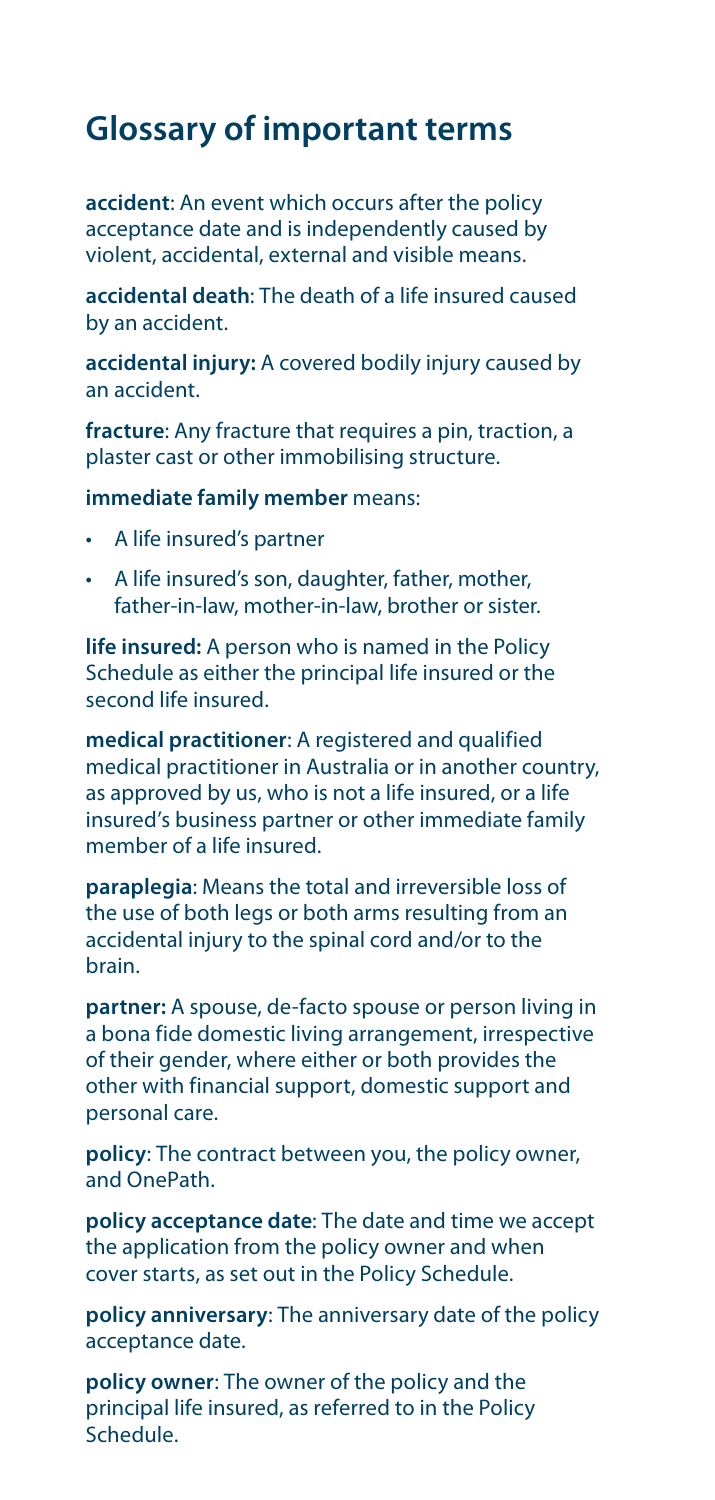**Policy Schedule**: The document entitled 'Policy Schedule' issued by OnePath confirming the details of cover for each life insured under the policy.

**principal life insured**: The principal life insured as referred to in the Policy Schedule who is also the policy owner.

**quadriplegia**: The total and irreversible loss of the use of both legs and both arms resulting from an accidental injury to the spinal cord and/ or to the brain.

**second life insured**: The second life insured as referred to in the Policy Schedule. The second life insured can only be the partner of the policy owner.

s**evere burns**: Injury caused by thermal, electrical or chemical agents causing third degree burns to:

- • 20% or more of the body surface area as measured by the Rule of Nines or the Lund and Browder Body Surface Chart
- the whole of both hands, requiring surgical debridement and/or grafting
- the whole of both feet, requiring surgical debridement and/or grafting
- the whole of the skin of the genitalia, requiring surgical debridement and/or grafting, or
- the whole of the face, requiring surgical debridement and/or grafting.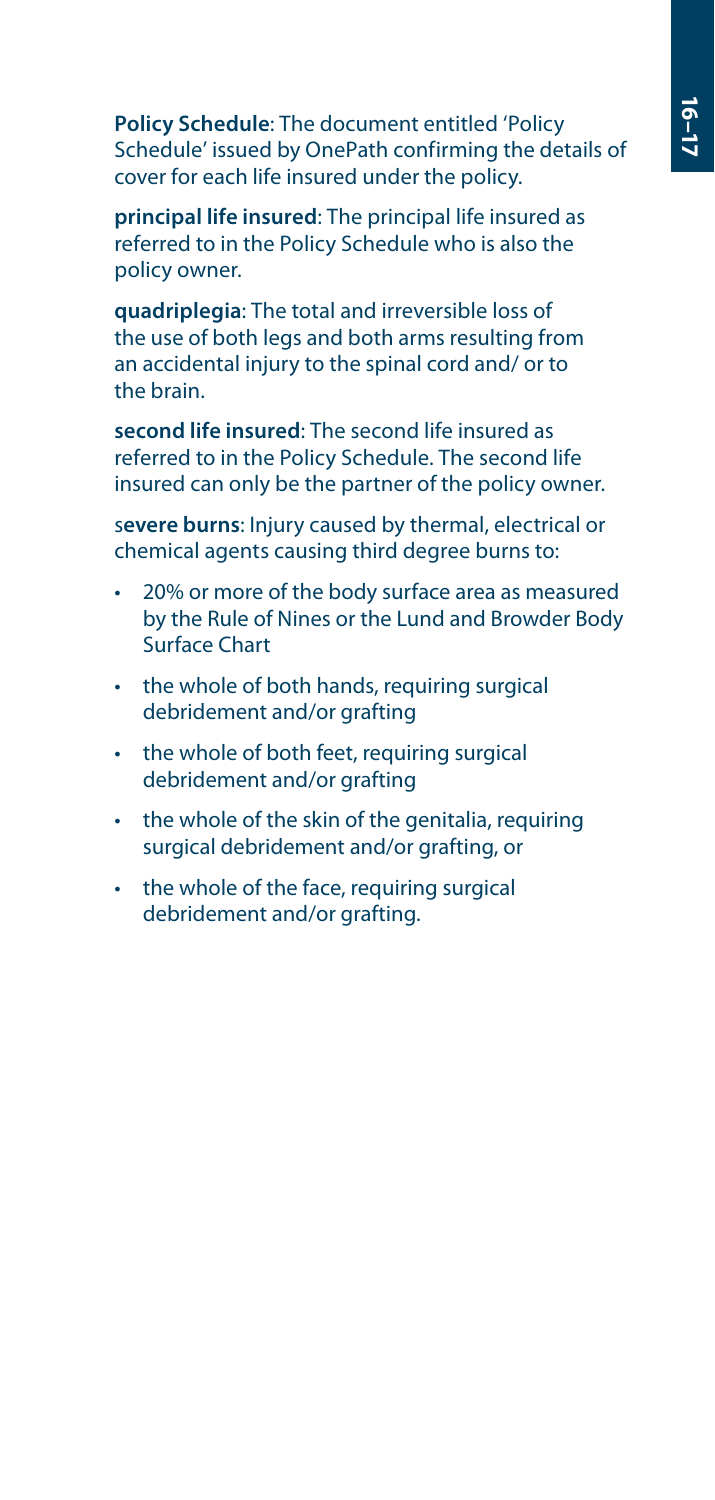# **Direct Debit Servicing Agreement**

#### **Our commitment to you**

We will:

- • arrange for funds to be debited from your account as authorised in the Direct Debit Request
- give you at least 14 days notice in writing before changing the terms of the debiting arrangements, unless the changes are made at your request, and
- • keep information relating to your Direct Debit Request private and confidential.

If the date on which we usually debit your account falls on a weekend or public holiday, your account will be debited on the next working day.

#### **Your commitment to us**

It is your responsibility to:

- ensure your nominated account can accept Direct Debits and that all account holders on the nominated account agree to the debiting arrangements
- • ensure that the account details that you have provided are correct by checking them against a recent account statement
- • advise us if the nominated account is transferred or closed, or the account details have changed
- ensure there are sufficient funds available in the nominated account to meet each Direct Debit, and
- • check with your financial institution before completing the Direct Debit Request, in the event that you have any queries about how to complete the Direct Debit Request.

If there are insufficient funds in your account, you may be charged a fee by your financial institution. We will not charge a fee.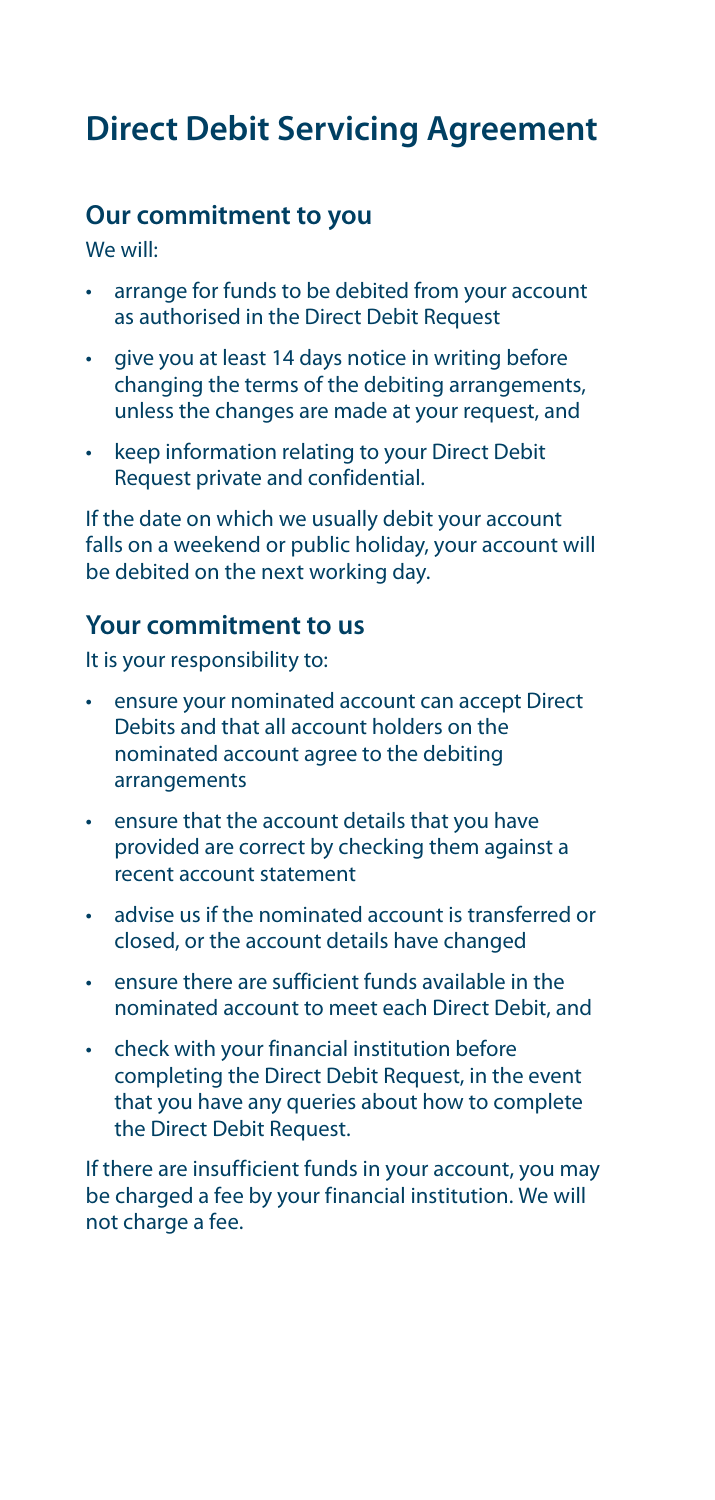## **Your rights**

You may defer, alter or cancel the debiting arrangements you hold with us at any time by providing notice to us.

Such notice should be received at least 14 days before the next debit is due.

When you consider that a debit has been initiated incorrectly, you should contact OnePath directly. We will then investigate your query.

If we find that your account has been incorrectly debited, we will arrange for your financial institution to adjust your account (including interest and charges) accordingly. We will also notify you in writing of the amount by which your account has been adjusted.

If we find your account has not been incorrectly debited, we will provide you with reasons and any evidence for this finding.

If we cannot resolve this matter, you can still refer it to your financial institution, which may lodge a claim on your behalf.